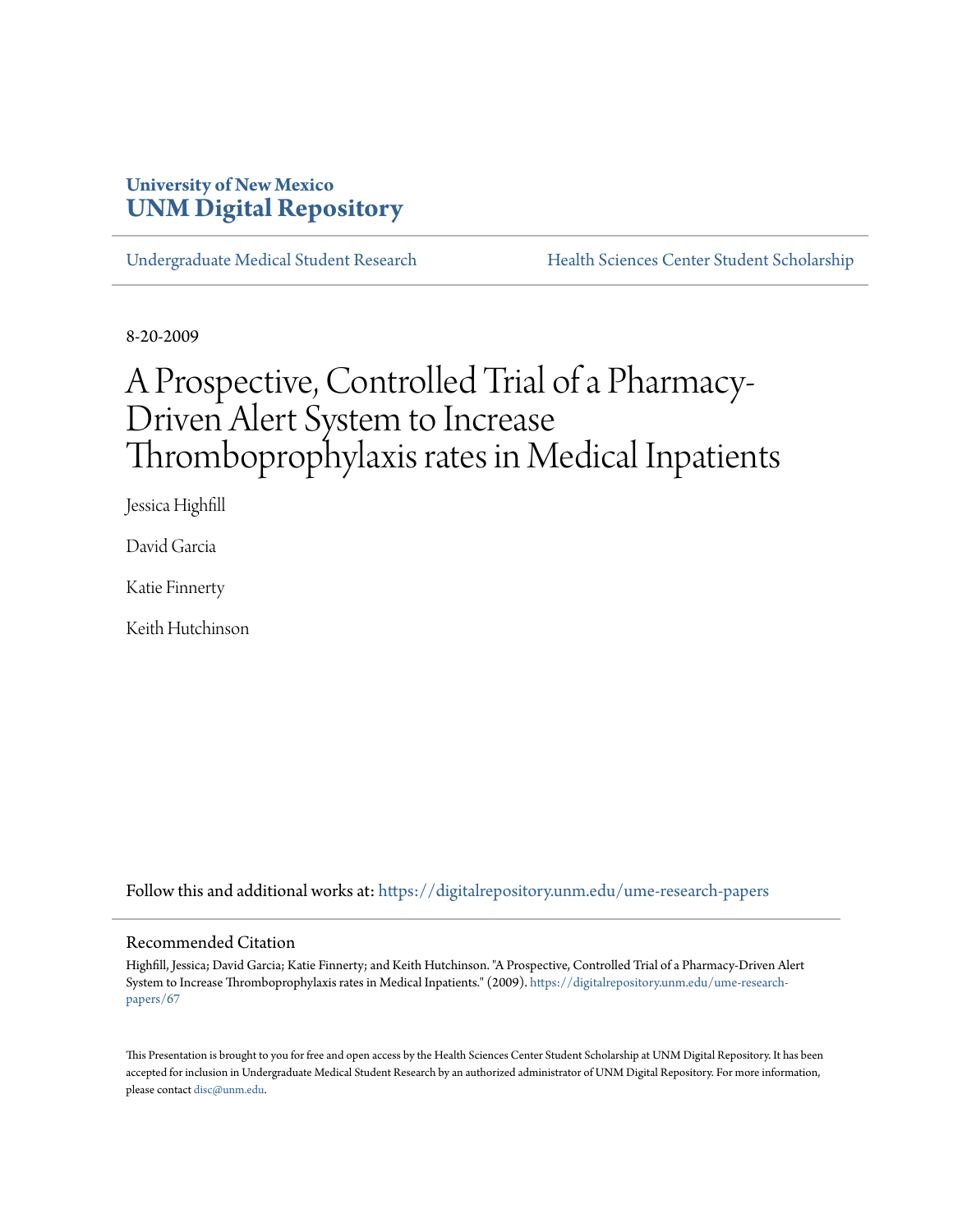## **A Prospective, Controlled Trial of a Pharmacy-Driven Alert System to Increase**

## **Thromboprophylaxis Rates in Medical Inpatients**

David A. Garcia, MD, Jessica Highfill, Katie Finnerty, Keith Hutchinson, MD

Section of Hospital Medicine, University of New Mexico School of Medicine

Word Count: 2,490

Corresponding Author:

David Garcia, MD

1 University of New Mexico

MSC10 5550

Albuquerque, NM 87131

505.272.6182 (telephone)

505.272.0358 (facsimile)

[davgarcia@salud.unm.edu](mailto:davgarcia@salud.unm.edu)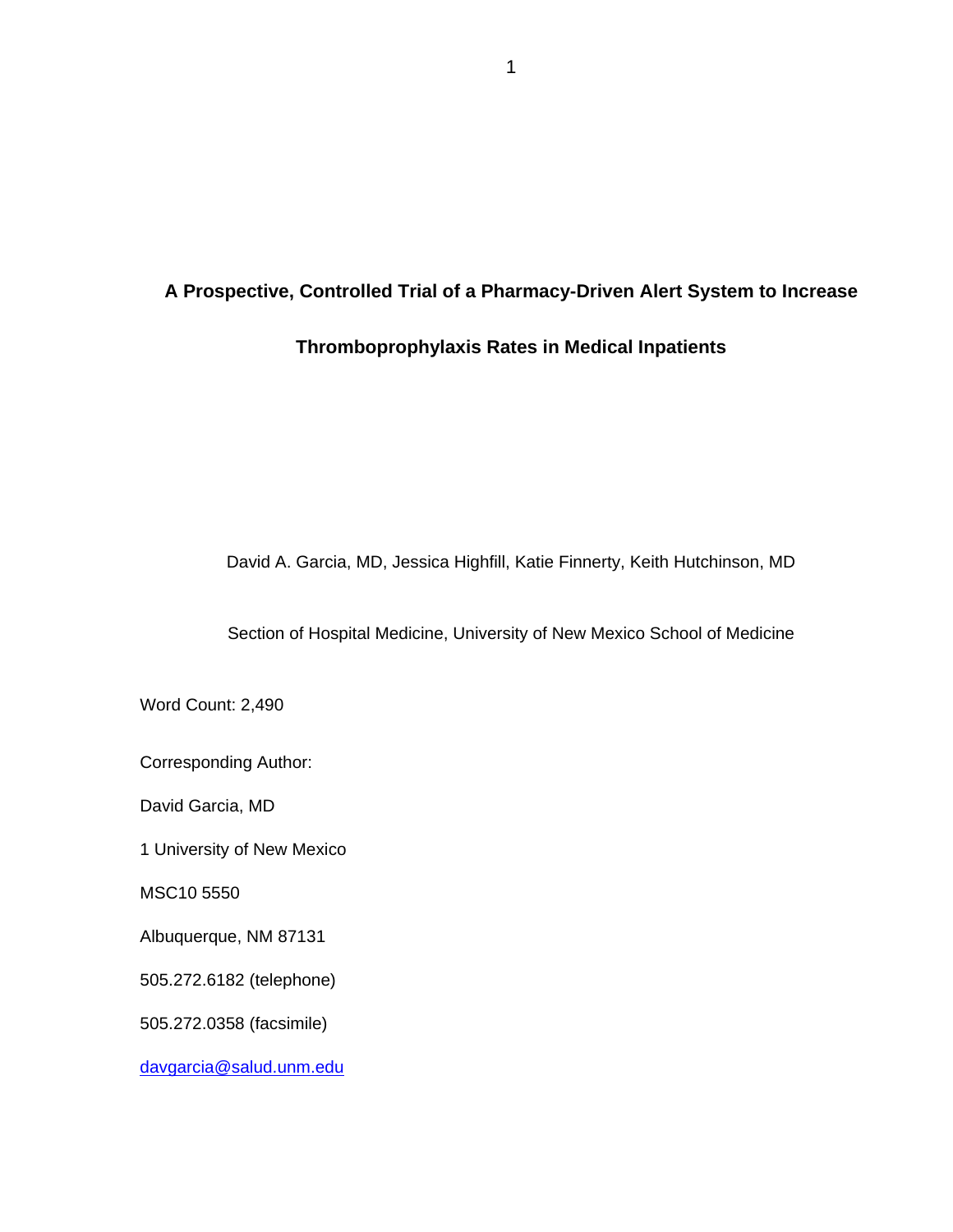Funding source: none.

Conflicts of interest: none.

#### **Abstract**

**Background:** Although venous thromboembolism is an important cause of morbidity and mortality within the hospital, a significant proportion of at-risk inpatients do not receive measures known to reduce the risk of deep vein thrombosis and pulmonary embolism.

**Objective:** To determine whether a pharmacy driven alert system would, compared to usual care, be associated with a higher rate of adequate VTE prevention measures among at-risk inpatients on a general internal medicine service.

**Design:** Prospective, controlled trial.

**Setting:** A university-based teaching hospital.

**Patients:** Adults admitted (Monday through Friday) to the general internal medicine inpatient service from 6/19/06-9/21/06.

**Intervention:** Pharmacist assessment of venous thromboembolism risk; pharmacistdriven alert to treating physician.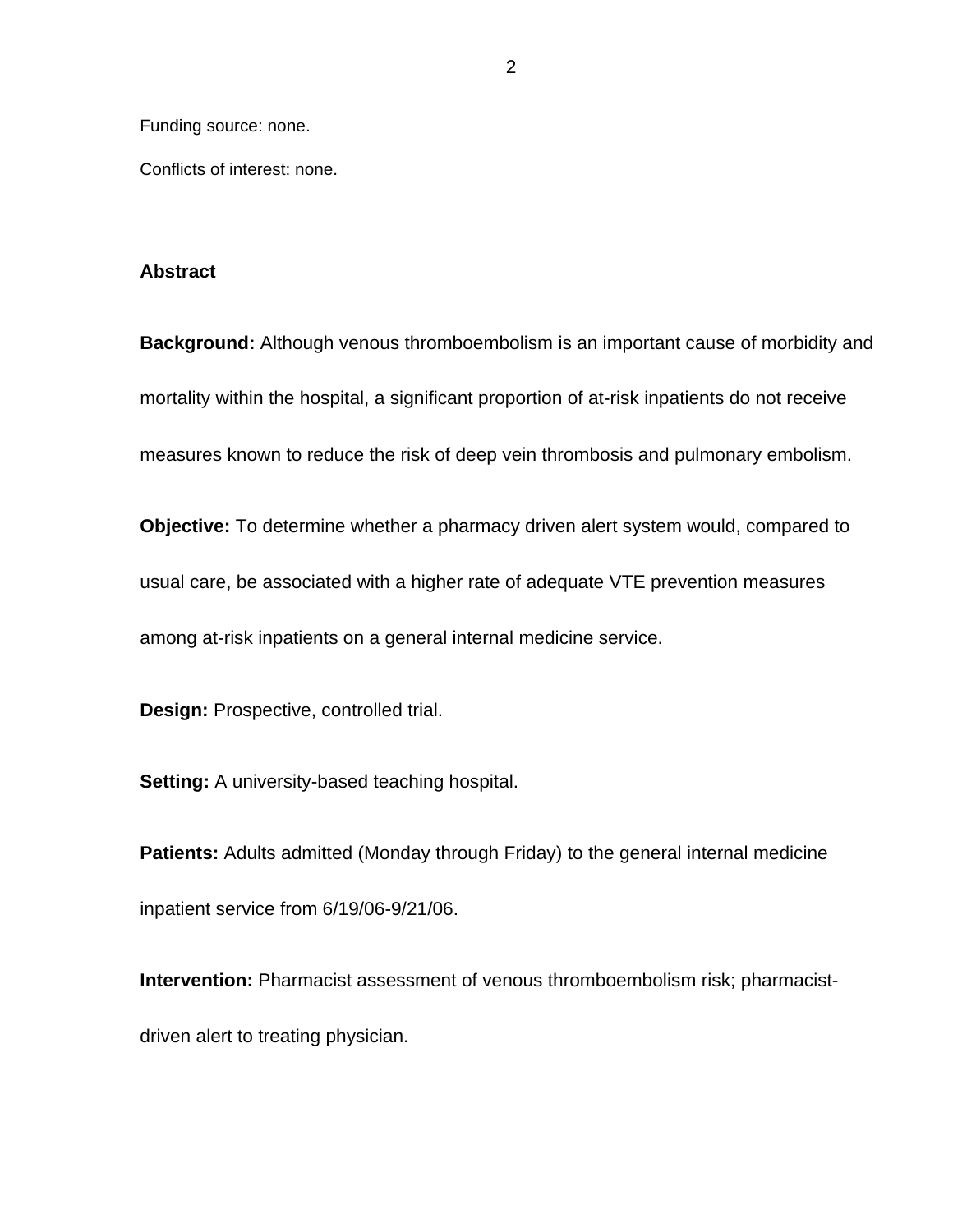**Measurements:** Proportion of at-risk patients receiving adequate thromboprophylaxis within 36 hours of admission.

**Results:** Overall, 140 patients were at sufficient risk for VTE to be included. In the usual care group, prophylactic measures were ordered for 49 (61%) of the 80 patients at moderate to high risk. In the pharmacist-alert group, 44 (73%) of the 60 moderate to high VTE risk patients received adequate thromboprophylaxis ( $p = 0.15$ ).

**Conclusions:** Although we did not observe a statistically significant difference between the experimental groups, our results are consistent with previous reports suggesting that alert systems (whether computerized or human) can increase the proportion of hospitalized patients who receive adequate measures to prevent VTE.

#### **Background**

Venous thromboembolism (VTE) is a disease that encompasses all pathological thrombosis occurring on the venous side of the circulation. The most common manifestations are deep venous thrombosis (DVT) of the lower extremities and its potentially fatal complication, pulmonary embolism (PE). VTE accounts for more than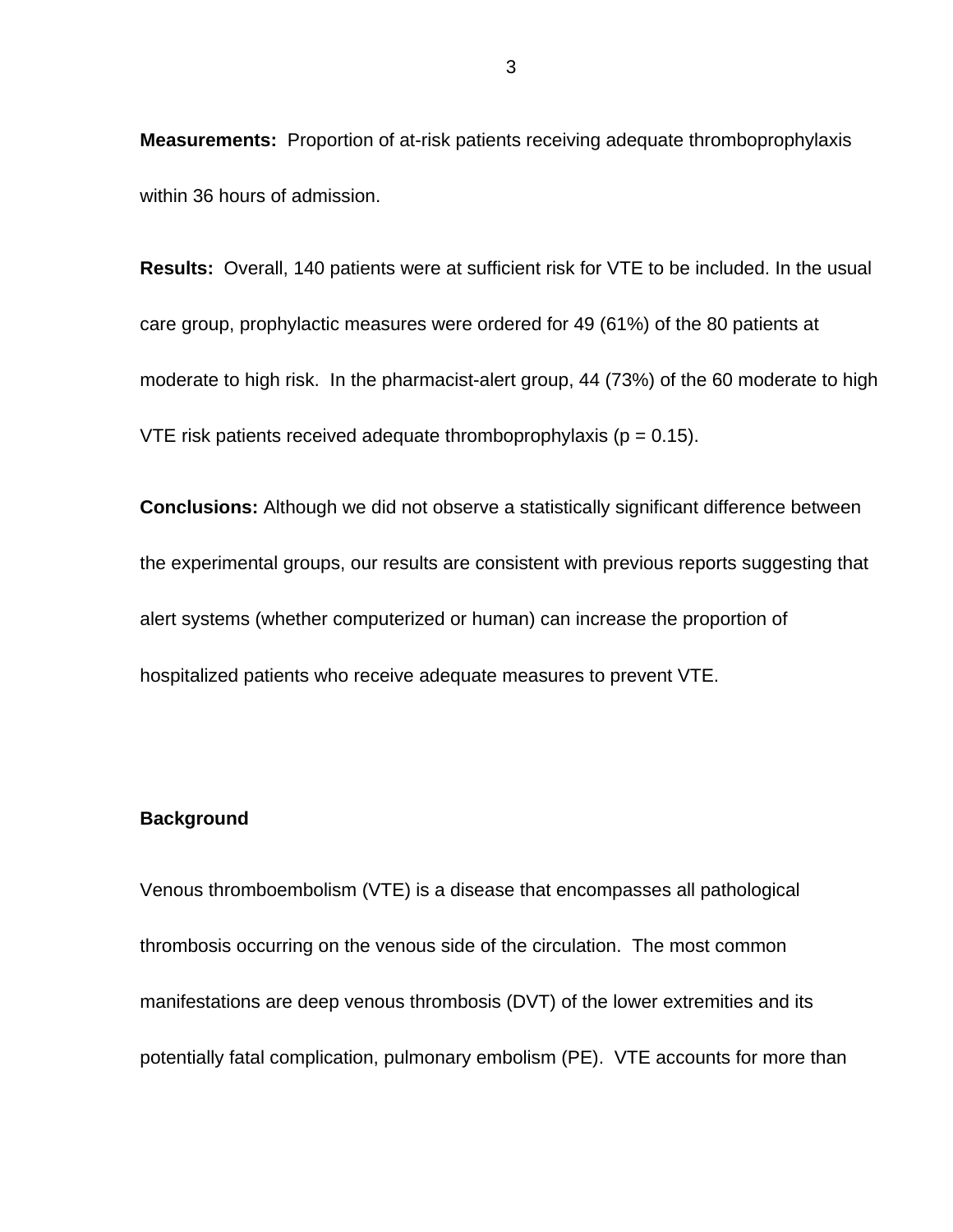250,000 hospitalizations annually in the U.S. and causes of death in a substantial number of hospitalized patients (1). PE has a mortality rate of up to 17% (2), and approximately 25-30% of patients with proximal DVT will develop symptomatic PE (3). Among hospitalized patients who experience VTE, up to 5% will suffer a fatal PE (4). The often clinically elusive nature of this disease is highlighted by one published report in which only 3% of patients who had a DVT present at autopsy had been suspected or evaluated for DVT prior to death (5). Since sudden death can, in some cases, be the first clinically apparent manifestation of PE, significant attention has been dedicated to the primary prevention of VTE in patients at high risk. In the United States, the Joint Commission on Accreditation of Healthcare Organizations (JCAHO) and the National Quality Forum (NQF) have promoted efforts to create 'National Consensus Standards for the Prevention and Care of Deep Vein Thrombosis' (6).

Despite the significant risk for VTE among patients hospitalized for "medical" (i.e. nonsurgical) diagnosis, the rate at which prophylaxis measures are used among at-risk subgroups has consistently been reported to be less than 50% (7). In one study of 2,726 patients who were diagnosed with a DVT while in the hospital, only 1,147 (42%) had received thromboprophylaxis within 30 days of the diagnosis (3). Another study demonstrated that only 33% of patients admitted to a medical intensive care unit received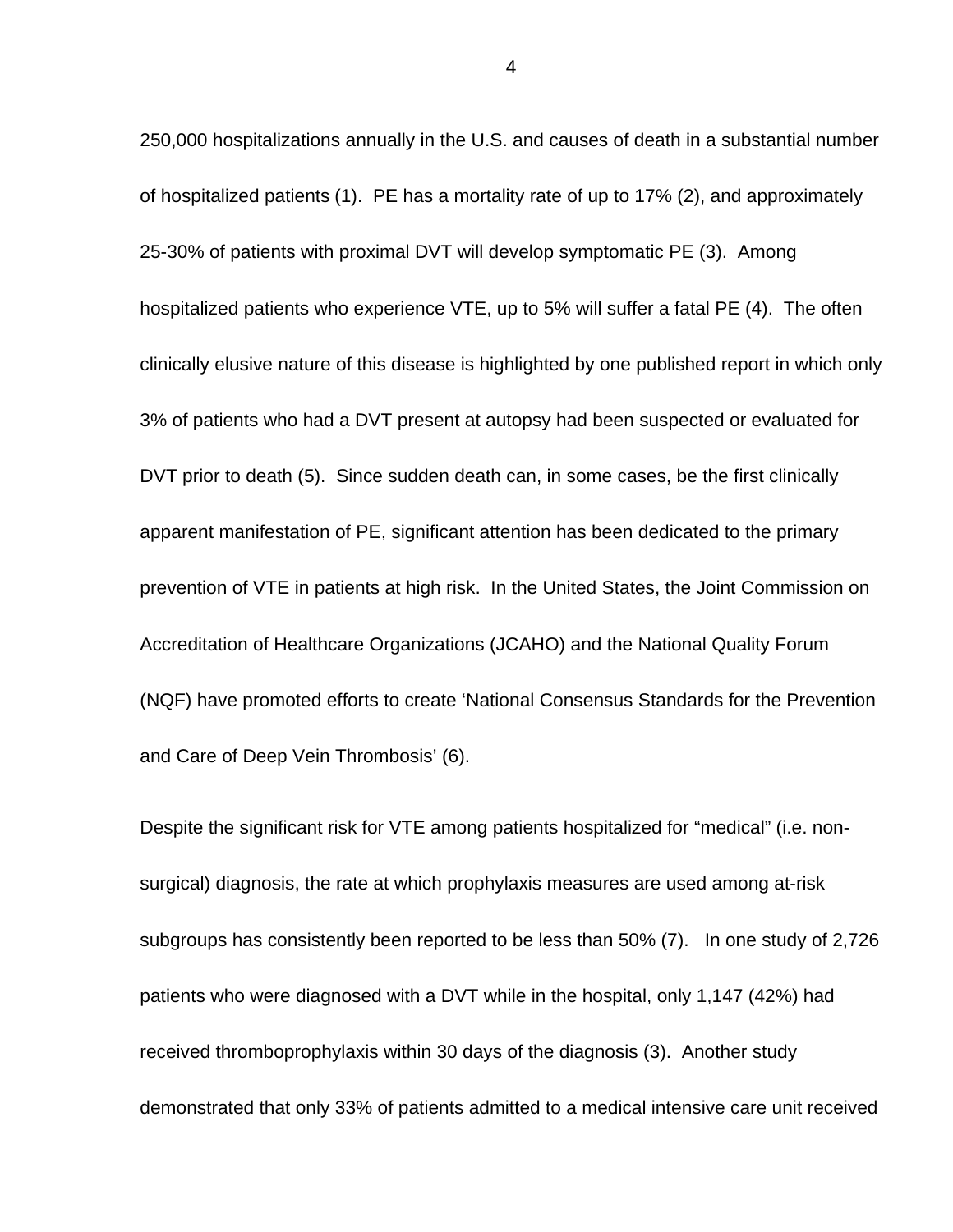VTE prophylaxis, despite the fact that over 50% of these patients had multiple risk factors for VTE (8). Taking the previous data into account, the low rate of thromboprophylaxis does not correlate with evidence documenting the efficacy of measures designed to reduce VTE risk. Numerous clinical trials have established that the use of pharmacologic or mechanical interventions can substantially reduce the risk of VTE among medical inpatients with risk factors; this evidence has been reviewed elsewhere (9).

Some authors have speculated that physicians fail to order thromboprophylaxis among medical inpatients because they are unaware of the substantial proportion of patients who are at moderate or high risk of venous thrombosis. Kucher et al demonstrated that adding electronic alerts for medium to high risk patients within a computerized-physicianorder-entry system reduced the number of patients experiencing DVT or PE by 41% (10). Studies like this suggest that either a knowledge gap or lack of awareness may exist among practitioners. A study evaluating methods to improve VTE prophylaxis by implementing a pharmacy-driven staff education program focusing on the importance of using enoxaparin and heparin in medically ill patients was found to increase the use of appropriate prophylaxis from 43% in the preeducation groups to 58% in the posteducation groups (11). With these data in mind, we conducted a prospective, controlled study to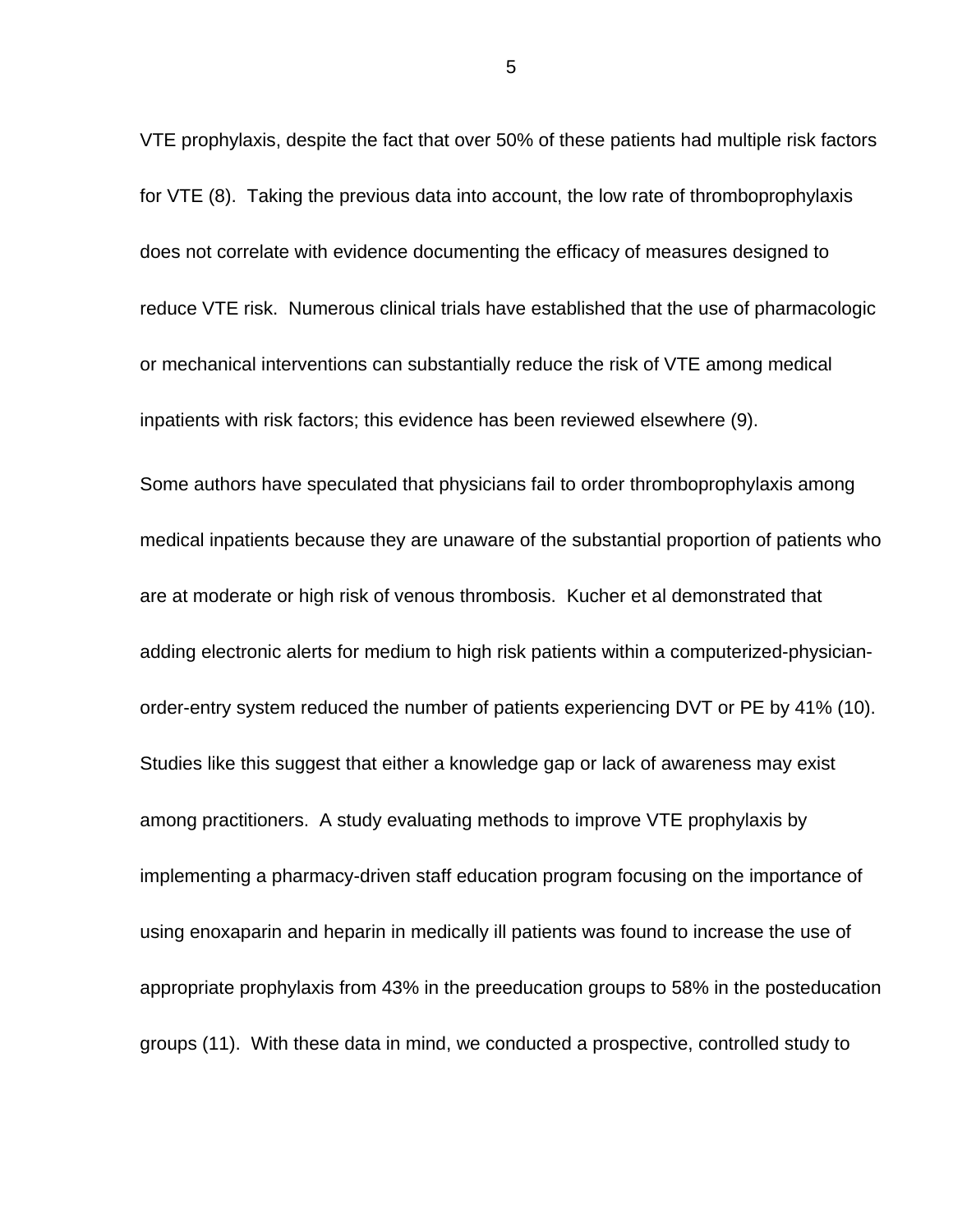evaluate the hypothesis that a pharmacist-driven identification and notification system would increase the rate of appropriate thromboprophylaxis use among medical inpatients.

#### **Methods**

#### *Patients*

All patients admitted to the General Internal Medicine teams at the University of New Mexico Hospital between 6/19/06 through 9/21/06 were included. Patients admitted over the weekend were excluded from the study because pharmacist availability on weekends was inconsistent. Patients who were already receiving therapeutic doses of anticoagulants for other reasons were also excluded from the study. Four internal medicine teams admitted all the General Medicine inpatients (over a 24-hour period) rotating every four days. House officers rotated onto a particular team for 1 month at a time. Two of the teams were randomly assigned to be in the intervention group (the other 2 teams served as the control group) for the duration of the study. A list of all patients admitted to the internal medicine service was provided by the billing department to the pharmacists every morning, Monday through Friday.

Permission to perform this study was granted by the Institutional Review Board at the University of New Mexico Health Sciences Center.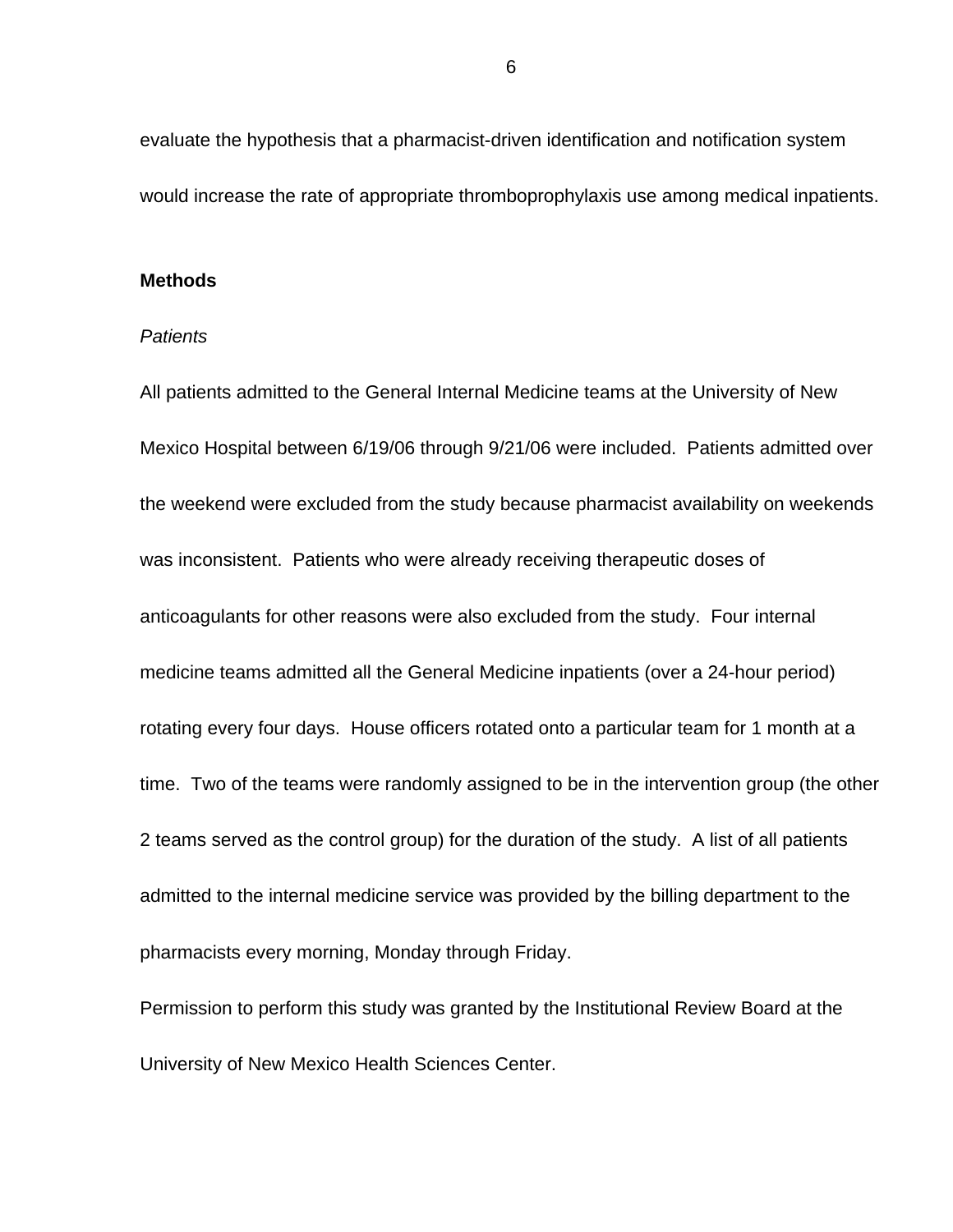#### *Intervention Group*

The pharmacist used the history and physical exam available in the hospital chart to determine the patient's VTE risk score. The VTE risk scores were determined by a standardized risk-assessment template (Table 1) (10). Patients were risk-stratified and classified as medium or high risk (determined by a score of greater than 4). A score of 4 or above on the risk assessment scale was chosen because this level VTE risk justifies the cost and small risk of hemorrhage associated with prophylactic therapy. Once identified, the pharmacist determined if the moderate to high risk patients had a documented order for VTE prophylaxis. For each such patient, the pharmacist notified the physician about the patient's VTE risk. The physician caring for the patient was then left to decide: 1) whether to institute DVT prophylaxis, and 2) if pharmacological prophylaxis was not contraindicated, which evidence-based therapy would be used. If a patient had an increased risk of bleeding contraindicating pharmacologic prophylaxis, sequential compression devices (SCD) were recommended.

#### *Control Group*

For the patients admitted to the two teams designated as the "control" groups, a record of names and medical record numbers was collected by the pharmacists (using the same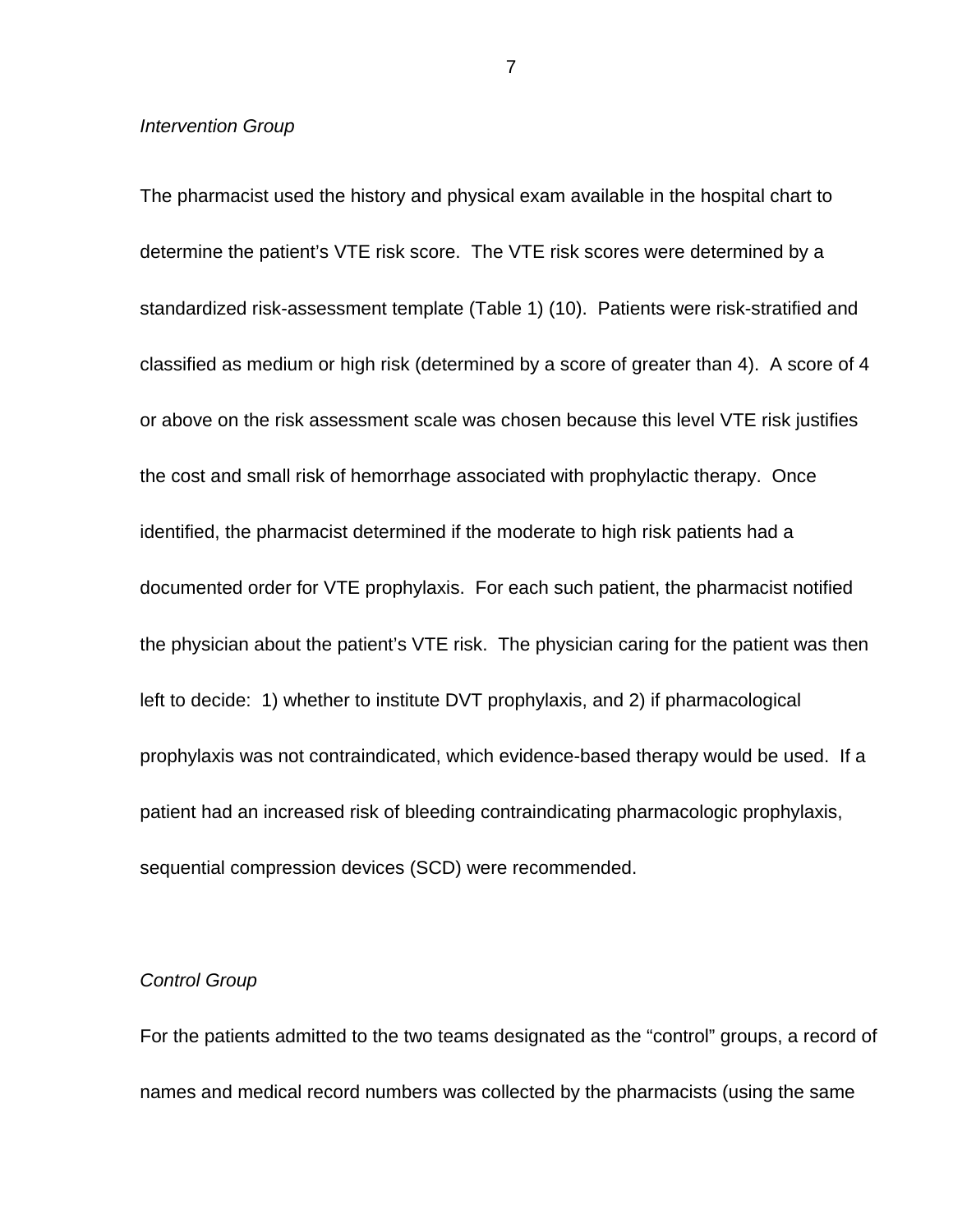method as described above), but no attempt was made to alter the usual care received by these patients.

### **Outcome Measures**

At the conclusion of the study, the hospital records of all patients involved in the study were reviewed to assess for time and type of VTE prophylaxis administered. For each patient, the primary outcome measure was whether adequate VTE prophylaxis was ordered within 36 hours of admission to the hospital. VTE prophylaxis was considered adequate if one of the following management strategies, available at UNM hospital, was initiated within 36 hours of hospital admission: heparin 5000 units subcutaneously (SC) every eight hours, enoxaparin 40 mg SC every day, fondaparinux 2.5 mg SC daily, or sequential compression devices. In addition to the primary outcome, other data were recorded: admitting team, time of admission, age, gender, VTE risk score, contraindications, treatment given, time treatment was ordered and time administered.

#### **Statistical Analysis**

We estimated that 300 patients would be needed to have power of 90% (two-sided alpha of 5%) to detect an increase in appropriate VTE prophylaxis from 40% in the control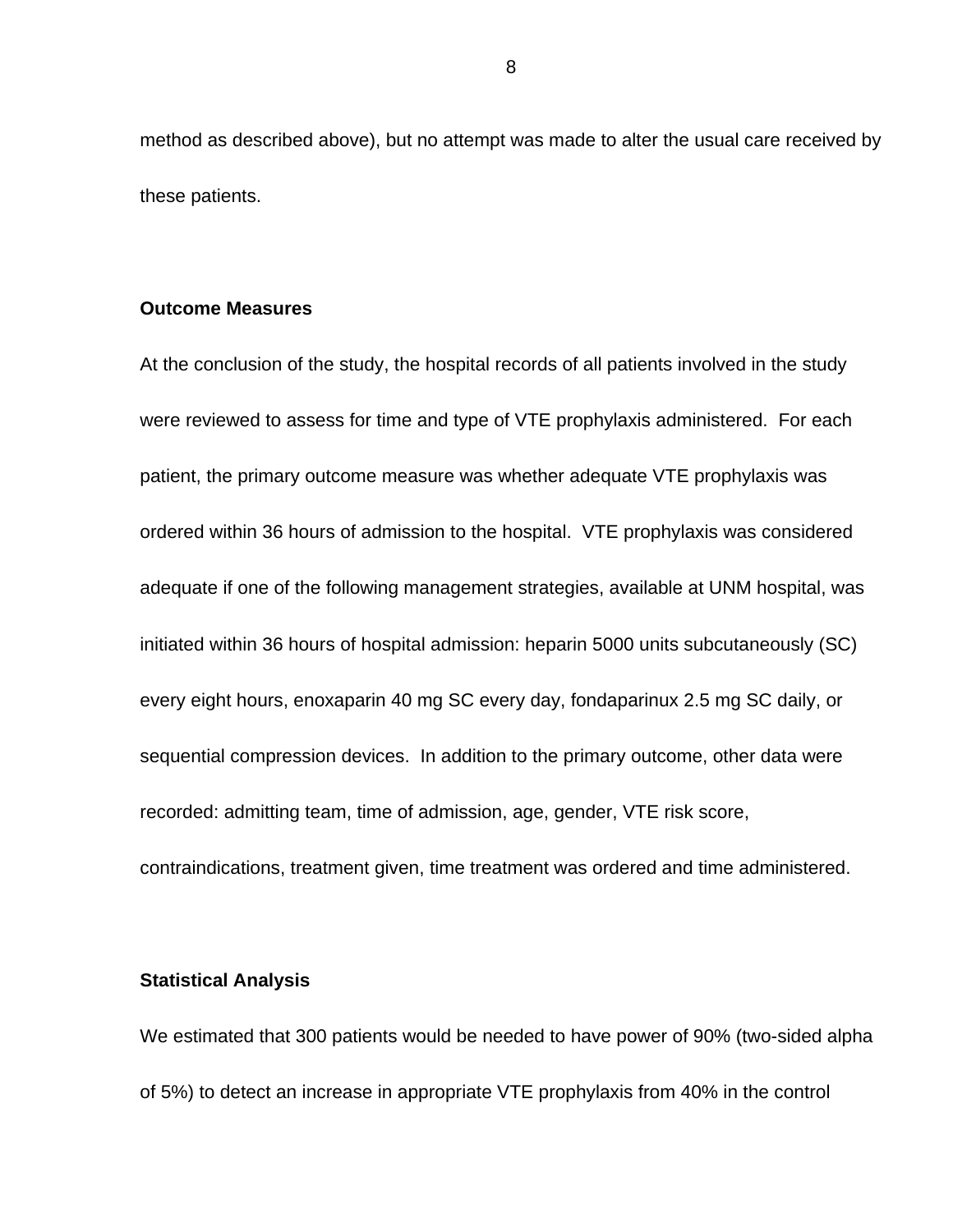group to 60% in the intervention group. Our assumption that 40% of the control patients would receive appropriate VTE prophylaxis was based upon internal data gathered in prior years for quality improvement purposes. Our comparison between intervention and control groups was done by the t-test for continuous outcomes, and by the Fisher exact test for binary/categorical variables.

#### **Results**

Over a 12 week period, 376 patients were admitted to the internal medicine inpatient service between 7am Sunday and 7am Friday. One hundred sixty patients were admitted to the teams assigned to receive the intervention, while 216 patients were admitted to the control teams. The characteristics of the included patients are shown in Table 2. Overall, 43% were women. The average age of patients in both groups was 51 years; 140 (37%) patients had a VTE risk score of greater than 4. In the control group, prophylactic measures were ordered for 49 (61%) of the 80 patients at moderate to high risk. In the experimental group, 44 (73%) of the 60 moderate to high VTE risk patients received adequate thromboprophylaxis. The difference between rates of adequate prophylaxis use in the 2 groups was not statistically significant ( $p = 0.15$ ). The most commonly prescribed pharmacologic agents were "low-dose unfractionated heparin," used in 56% of all at risk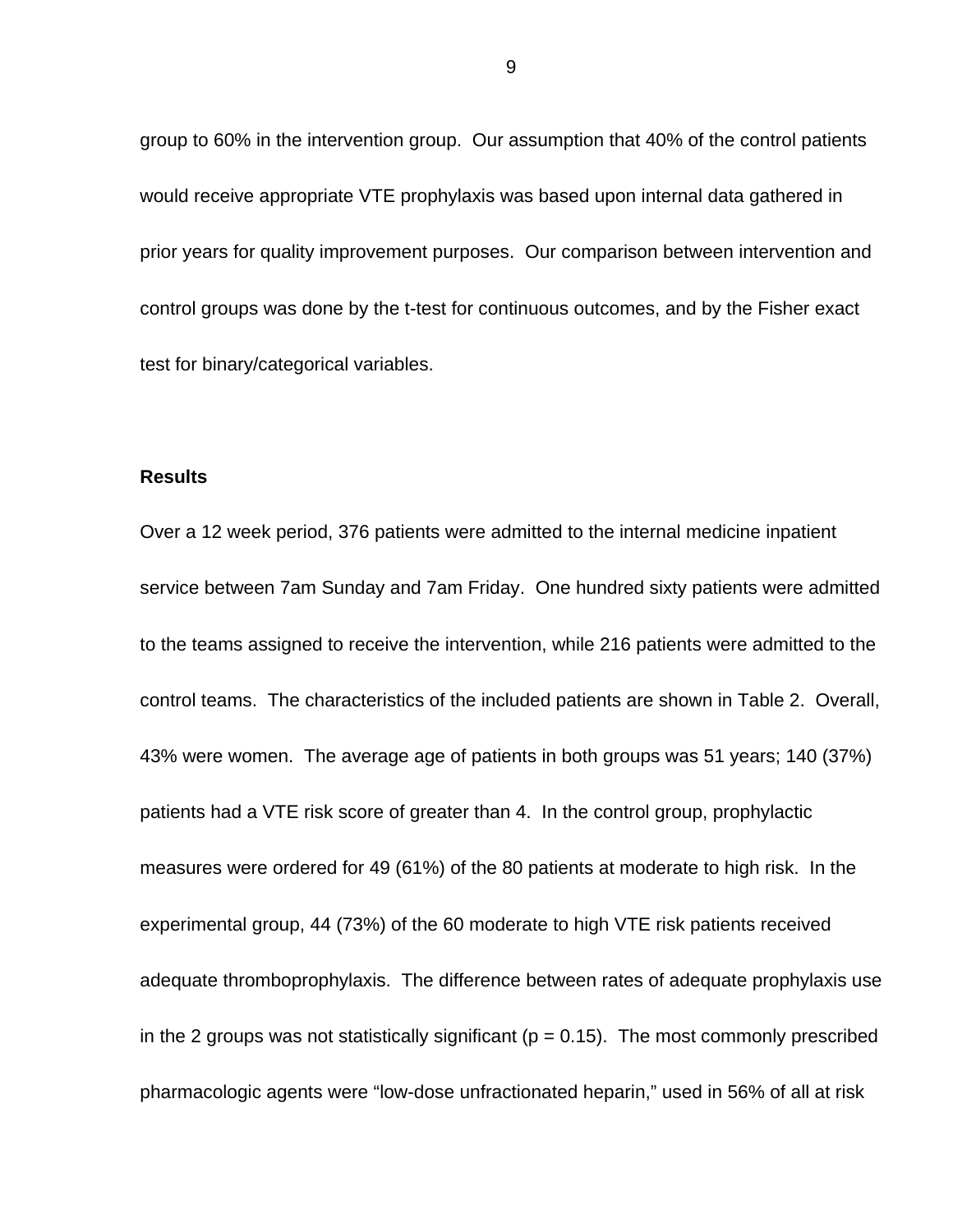patients, and "prophylactic dose" enoxaparin, used in 11%. Sequential compression devices (SCD) were used commonly for at-risk patients in both the intervention (64%) and the control (50%) groups; SCD were commonly ordered along with (rather than in place of) pharmacologic strategies.

#### **Discussion**

Our study demonstrates that a pharmacist-driven risk stratification system is associated with a high rate of VTE prophylaxis. Although our study did not find a statistically significant difference, the trend we observed is consistent with the hypothesis that a pharmacist driven system can increase VTE prophylaxis use among at-risk individuals. It is probable that our study did not achieve statistical significance because VTE prophylaxis use in the control group was substantially higher than we had anticipated. Based on previous internal surveys, we estimated that 30-40% of the at-risk patients in the control group would receive VTE prophylaxis. Since the observed rate of adequate VTE prophylaxis in the control group exceeded 60%, our sample size, determined *a priori,* was not large enough to demonstrate a statistically significant difference. There are several possible reasons the observed rate of adequate VTE prophylaxis within the control group was higher than our pre-study assumptions. First, the internal data on which we based our power calculation was obtained four years prior to this study and it is likely that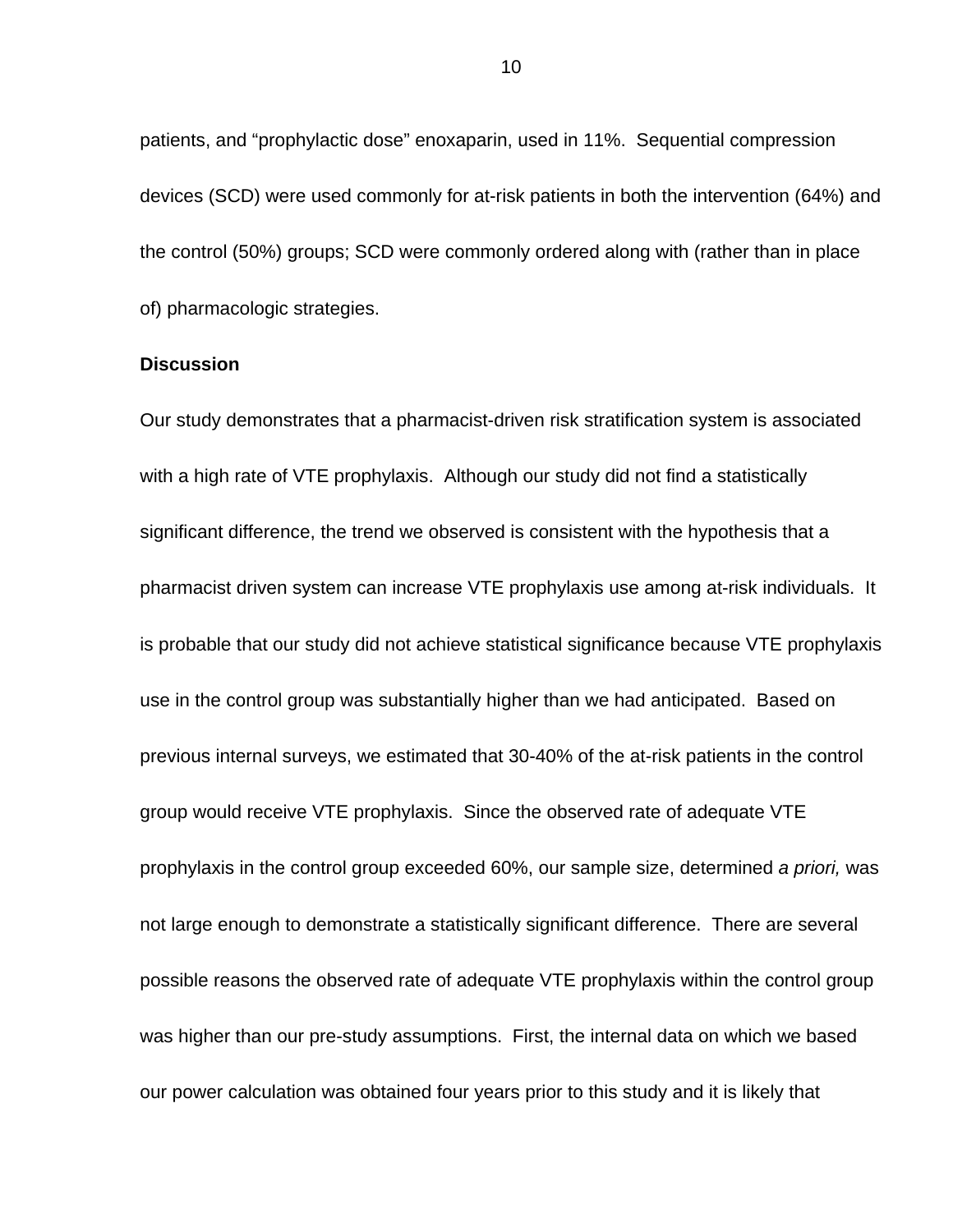physicians' consciousness of venous thromboembolism risk among hospitalized patients had increased since that time. Thus, the "baseline" rate of appropriate VTE prophylaxis at the University of New Mexico Hospital may also have increased. Second, our study design did not prevent or discourage the possibility of cross-talk between the control and interventional groups. It is likely that physicians treating patients in the control group became aware that their practice was being monitored and may have, simply based on this heightened awareness, and increased the frequency with which they used thromboprophylaxis (12). Finally, we under-estimated the proportion of patients admitted to the medical service whose VTE risk score would be 4 or greater. Thus, although we screened 376 patients for inclusion, only 140 were at sufficiently high risk for VTE to include in our comparison.

Computer-based identification of high risk patients and alerting of physicians in a hospital setting appears to prevent thromboembolic events (10). Although the difference we observed was not statistically significant, our findings suggest that a method relying on person-to-person communication may be an effective alternative, especially in institutions where computerized order-entry is not yet available. In order for a pharmacy-driven identification and notification system to be effective, the pharmacist must have the time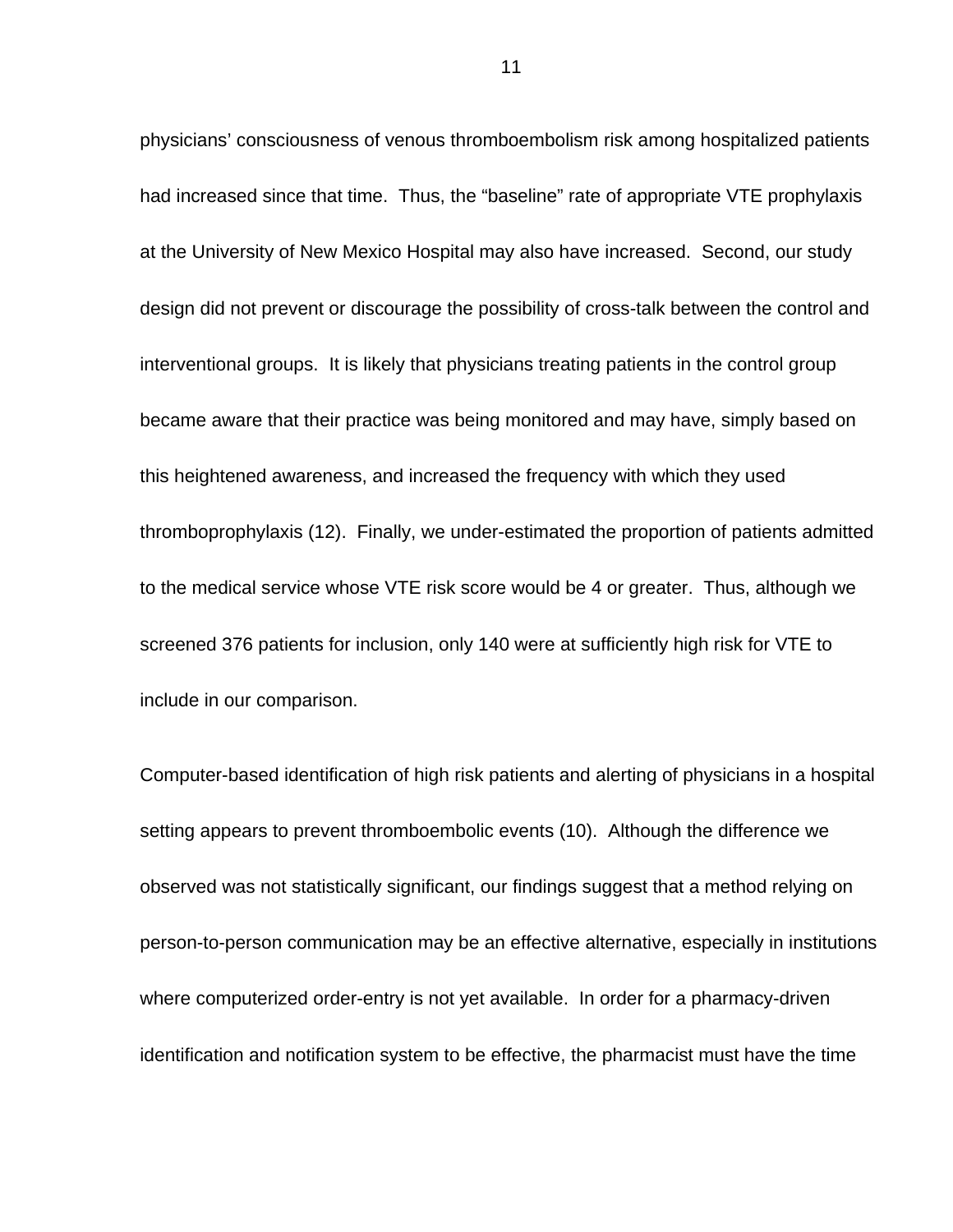and access necessary both to determine each patient's VTE risk as well as to contact the treating physician in a timely manner. Additional studies are needed to establish best practice models for pharmacist-driven thromboprophylaxis.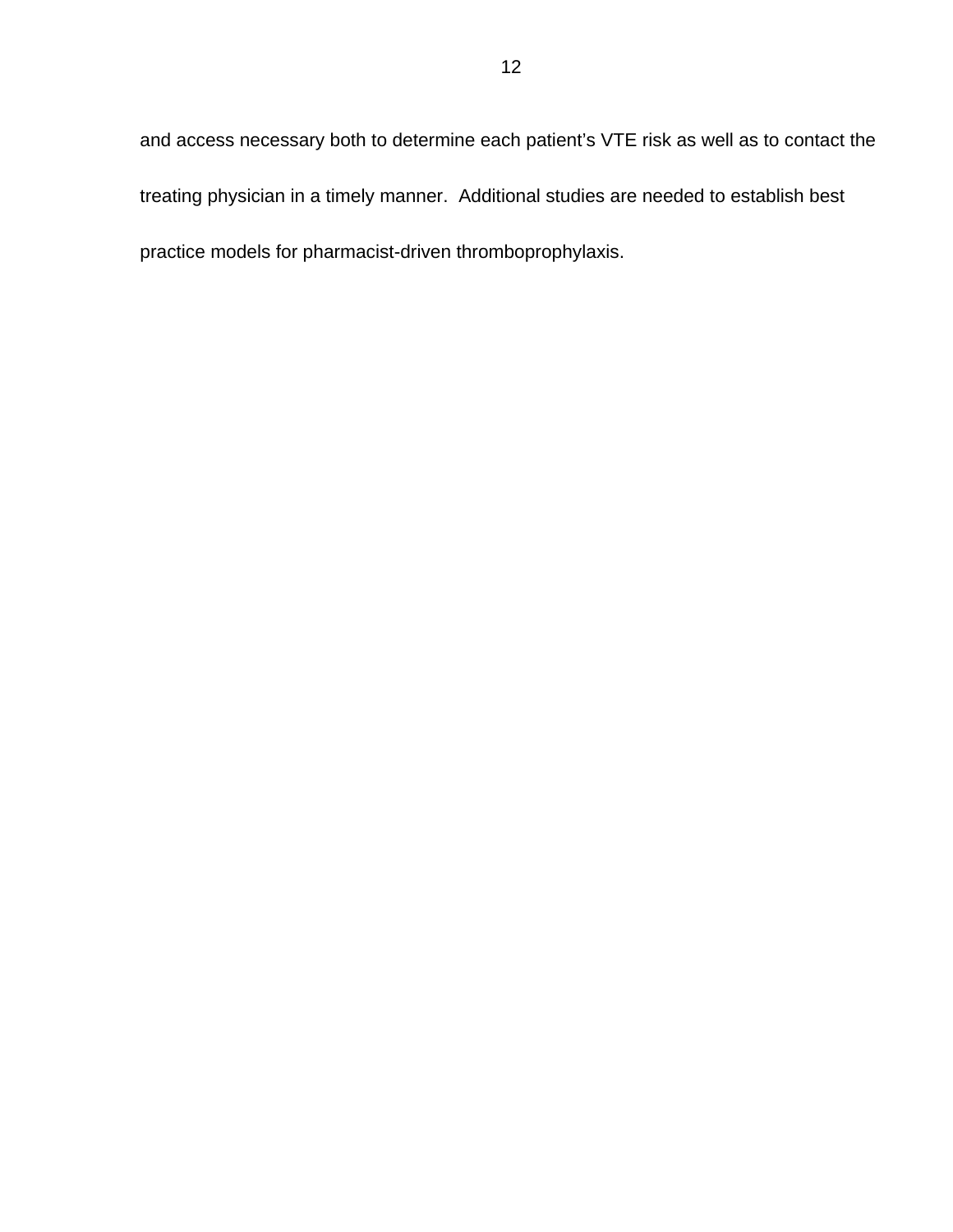| <b>Medical Condition</b>                    | <b>Points</b> | <b>Medical Condition</b>         | <b>Points</b> | <b>Medical Condition</b>                 | <b>Points</b> |  |
|---------------------------------------------|---------------|----------------------------------|---------------|------------------------------------------|---------------|--|
| Stroke (with paresis)                       | 5             | Previous DVT/PE                  | 4             | Antithrombin III Deficiency              | 3             |  |
| Acute MI                                    | 3             | Age $> 70$                       |               | Protein C/S Deficiency                   | 3             |  |
| <b>Heart Failure</b>                        |               | Age 61-70                        |               | <b>Activated Protein C</b><br>Resistance |               |  |
| Class IV                                    | 3             | Age 41-60                        | 0.5           | (Factor V Leiden)                        |               |  |
| Class I-III                                 |               | Anticipate confinement 72<br>hrs |               | <b>Prothrombin Gene Mutation</b>         | 3             |  |
| Cancer                                      | 3             | Obese (>20% IBW)                 |               | Homocysteinaemia                         |               |  |
| Acute Infection                             | 3             | Hormone Replacement              |               | Lupus Anticoagulant                      | 3             |  |
| <b>Acute Respiratory Disease</b>            |               | Therapy/Oral Contraceptive       |               | Anticardiolipin Antibodies               | 3             |  |
| <b>Inflammatory Bowel</b><br><b>Disease</b> |               |                                  |               | Nephrotic Syndrome                       | 3             |  |
| <b>Acute Rheumatoid Arthritis</b>           |               |                                  |               | Myeloproliferative Disease               | 3             |  |

## **Table 1. DVT Screening and Prophylaxis Sheet**

**Date and Time:**  $\qquad (circle points that apply)$ 

## **Total Score: (sum of points): \_\_\_\_\_**

## **Contraindications to Medical Prophylaxis:**

- Active major bleeding
- History of heparin induced thrombocytopenia
- History of hypersensitivity to enoxaparin sodium, heparin, or pork products
- Prosthetic heart valves
- Caution with spinal tap or epidural anesthesia within 24 hours (dosing interval adjustments needed)
- Caution with creatinine clearance < 30 ml/minute and uncontrolled hypertension
- Caution with conditions associated with increased risk of hemorrhage; bacterial endocarditis, congenital or acquired bleeding disorders, active ulcerative and angiodysplastic gastrointestinal disease, hemorrhagic stroke, or shortly after brain, spinal or opthalmological surgery, or in patients treated concomitantly with platelet inhibitors

## **Contraindications to Mechanical Prophylaxis:**

- Ischemic vascular disease
- Patient unable to wear due to size or injury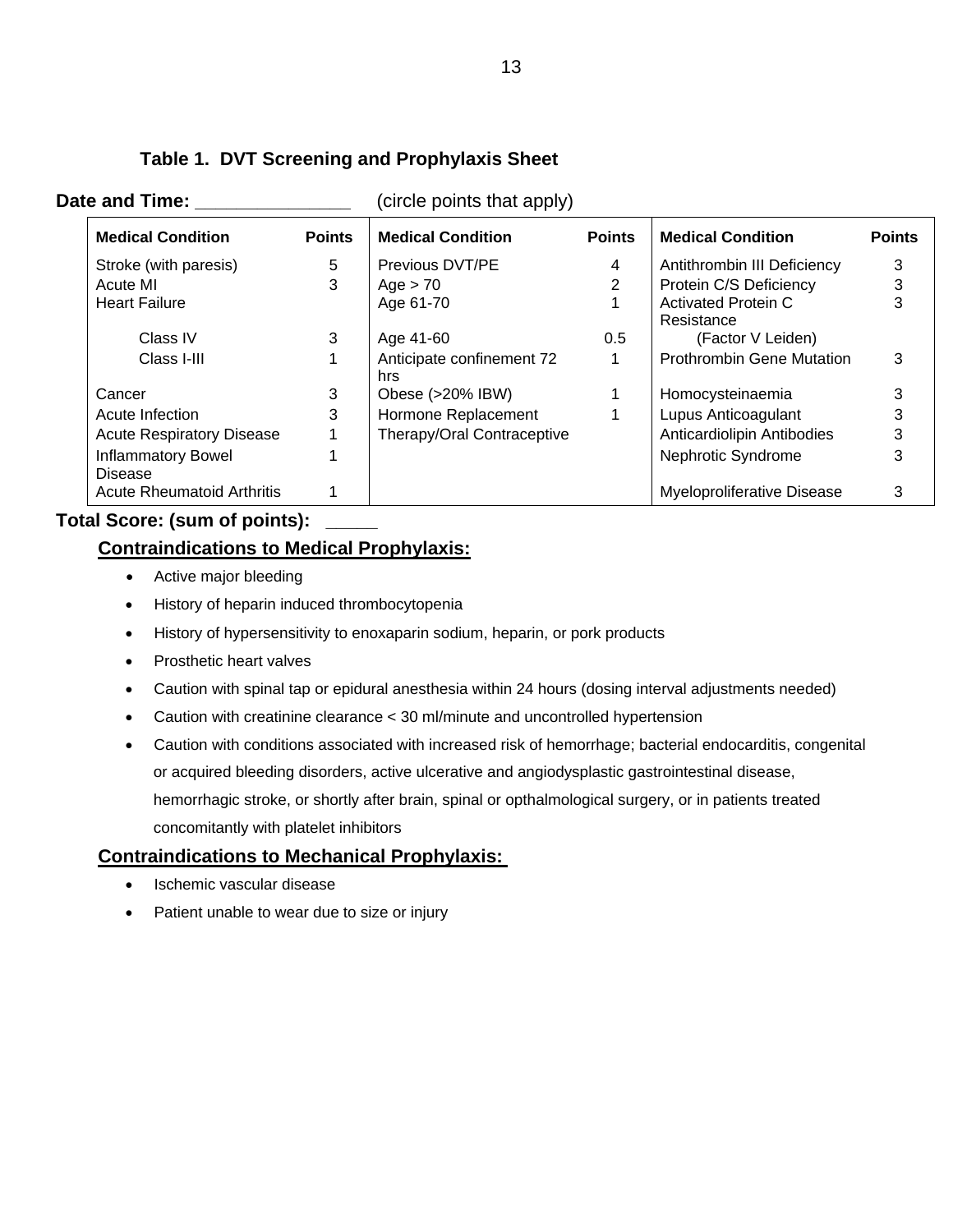# **Risk Category and Method Prophylaxis:** (check appropriate methods to order)

| Low Risk (1-3 points)                    | Moderate Risk (4-5 points)                                                                                                                        |  | High Risk (6 or more points)                                                                                                                      |  |  |
|------------------------------------------|---------------------------------------------------------------------------------------------------------------------------------------------------|--|---------------------------------------------------------------------------------------------------------------------------------------------------|--|--|
| No recommendations<br>Early mobilization | Heparin 5000 units SQ every 8 hours<br>Heparin 5000 units SQ every 12 hours (elderly<br>or decreased renal function)<br>Enoxaparin 40 mg SQ daily |  | Heparin 5000 units SQ every 8 hours<br>Heparin 5000 units SQ every 12 hours (elderly<br>or decreased renal function)<br>Enoxaparin 40 mg SQ daily |  |  |
|                                          | Enoxaparin 30 mg SQ daily (creatinine<br>$clearance < 30$ )<br><b>TED Hose</b><br>Sequential compression devices<br>Plexipulses                   |  | Enoxaparin 30 mg SQ daily (creatinine<br>clearance $<$ 30)<br><b>TED Hose</b><br>Sequential compression devices<br>Plexipulses                    |  |  |
| <b>Patient label here</b>                |                                                                                                                                                   |  | <b>Physician Signature:</b><br><b>Physician Printed Name:</b>                                                                                     |  |  |

# **Table 2. Characteristics of patients and prophylactic measures against VTE**

|                                                     | Experimental<br>$n = 160$ | Control<br>$n = 216$ | P-Values  |
|-----------------------------------------------------|---------------------------|----------------------|-----------|
| Females (%)                                         | 64 (40%)                  | 96 (44%)             | ΝS        |
| Males                                               | 96 (60%)                  | 120 (56%)            | <b>NS</b> |
| Age                                                 |                           |                      |           |
| Mean (Range)                                        | 51 (18-97)                | 51 (18-95)           | ΝS        |
| VTE score $>4$                                      | 60 (37.5%)                | 80 (37.0%)           | ΝS        |
| VTE score avg<br>Proportion of                      | 3.4                       | 3                    |           |
| patients                                            | 44 (73%)                  | 49 (61%)             | 0.15      |
| with $VTE$ risk $>4$<br>who received<br>prophylaxis | 41.8-46.2                 | 46.55-51.45          |           |
| Heparin                                             | 37 (62%)                  | 41 (51%)             | 0.23      |
| <b>LMWH</b>                                         | 10 (17%)                  | 6(7.5%)              | 0.11      |
| SCD's                                               | 30 (50%)                  | 51 (64%)             | 0.001     |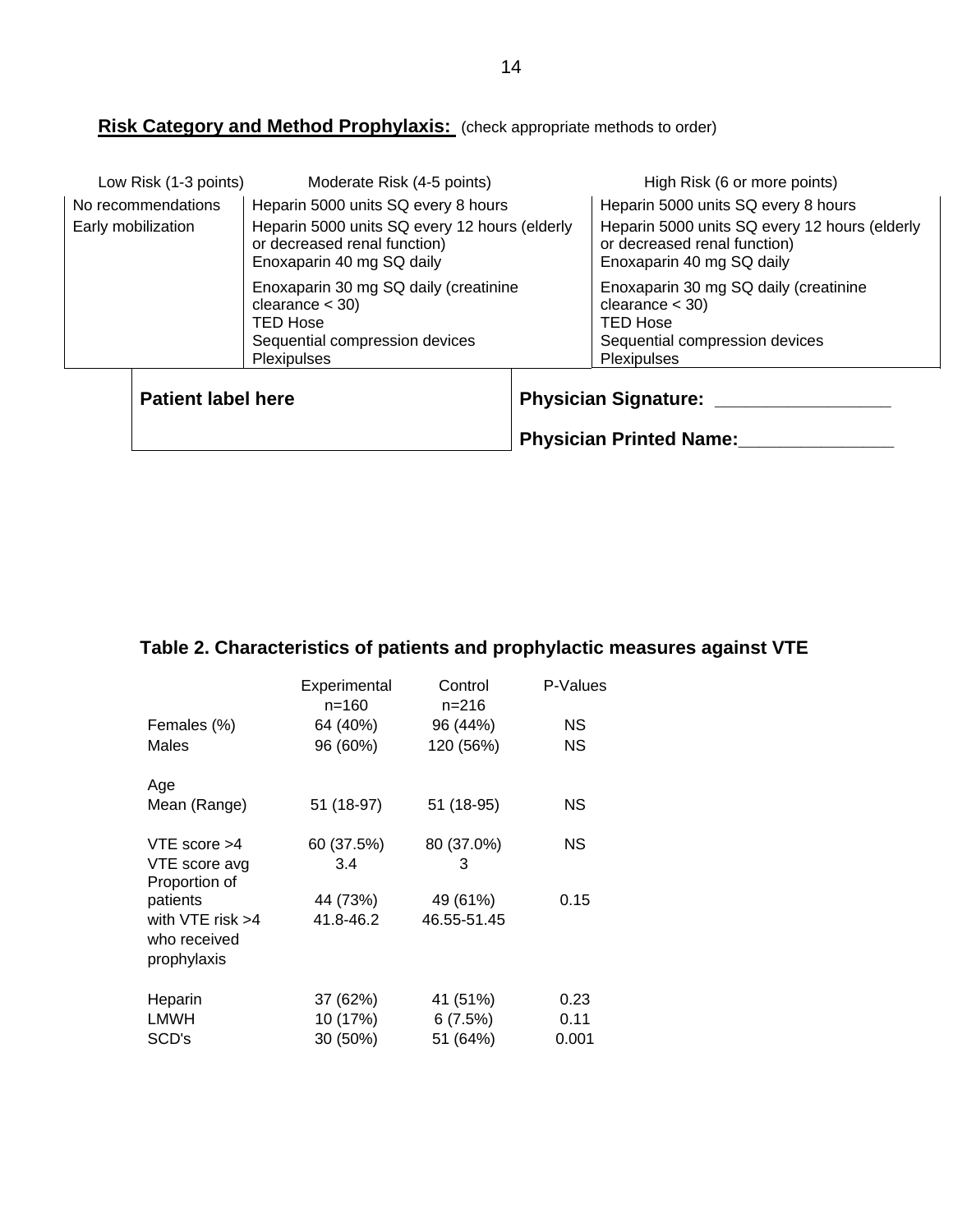## **References:**

- 1. Anderson et al. A population-based perspective of the hospital incidence and casefatality rates of deep vein thrombosis and pulmonary embolism. The Worcester DVT Study. Arch Intern Med. 1991 May;151(5):933-8.
- 2. Goldhaber SV, Visani L, De Rosa M. Acute Pulmonary Embolism: Clinical Outcomes in the International Cooperative Pulmonary Embolism Registry (ICOPER). Lancet 1999; 353: 1386-1389.
- 3. Goldhaber SZ, Tapson VF. A prospective registry of 5,451 patients with ultrasound-confirmed deep vein thrombosis. Am J Cardiol 2004; 93: 259-262.
- 4. Baglin TP, White K, Charles A. Fatal Pulmonary Embolism in Hospitalized Medical Patients. J Clin Pathol 1997; 50; 609-610.
- 5. Sandler DA, Martin JF. Autopsy proven pulmonary embolism in hospital patients: are we detecting enough deep vein thrombosis? J R Soc. Med. 1989 Apr; 82(4): 203-5.
- 6. [http://www.jointcommission.org/NR/rdonlyres/D6BD8CA5-3F3D-47A4-8F72-](http://www.jointcommission.org/NR/rdonlyres/D6BD8CA5-3F3D-47A4-8F72-79D242360494/0/DVT080604.pdf) [79D242360494/0/DVT080604.pdf](http://www.jointcommission.org/NR/rdonlyres/D6BD8CA5-3F3D-47A4-8F72-79D242360494/0/DVT080604.pdf) (Last date accessed on 2/23/08)
- 7. Cohen AT, Tapson VF, Bergmann JF, Goldhaber SZ, Kakkar AK, Deslandes B, Huang W, Zayaruzny M, Emery L, Anderson FA Jr; ENDORSE Investigators. Venous thromboembolism risk and prophylaxis in the acute hospital care setting (ENDORSE study): a multinational cross-sectional study. Lancet. 2008 Feb 2;371 (9610): 361-2.
- 8. Keane MG, Ingenito EP, Goldhabor SZ. Utilization of venous thromboembolism prophylaxis in the medical intensive care unit. Chest 1994; 106: 13-14.
- 9. Geerts W, Pineo G, Heit J, Bergquist D, Lasen M, Colwell C, Ray J. Prevention of Venous Thromboembolism: The Seventh ACCP Conference on Antithrombotic and Thrombolytic Therapy. Chest 2004; 126; 338-400.